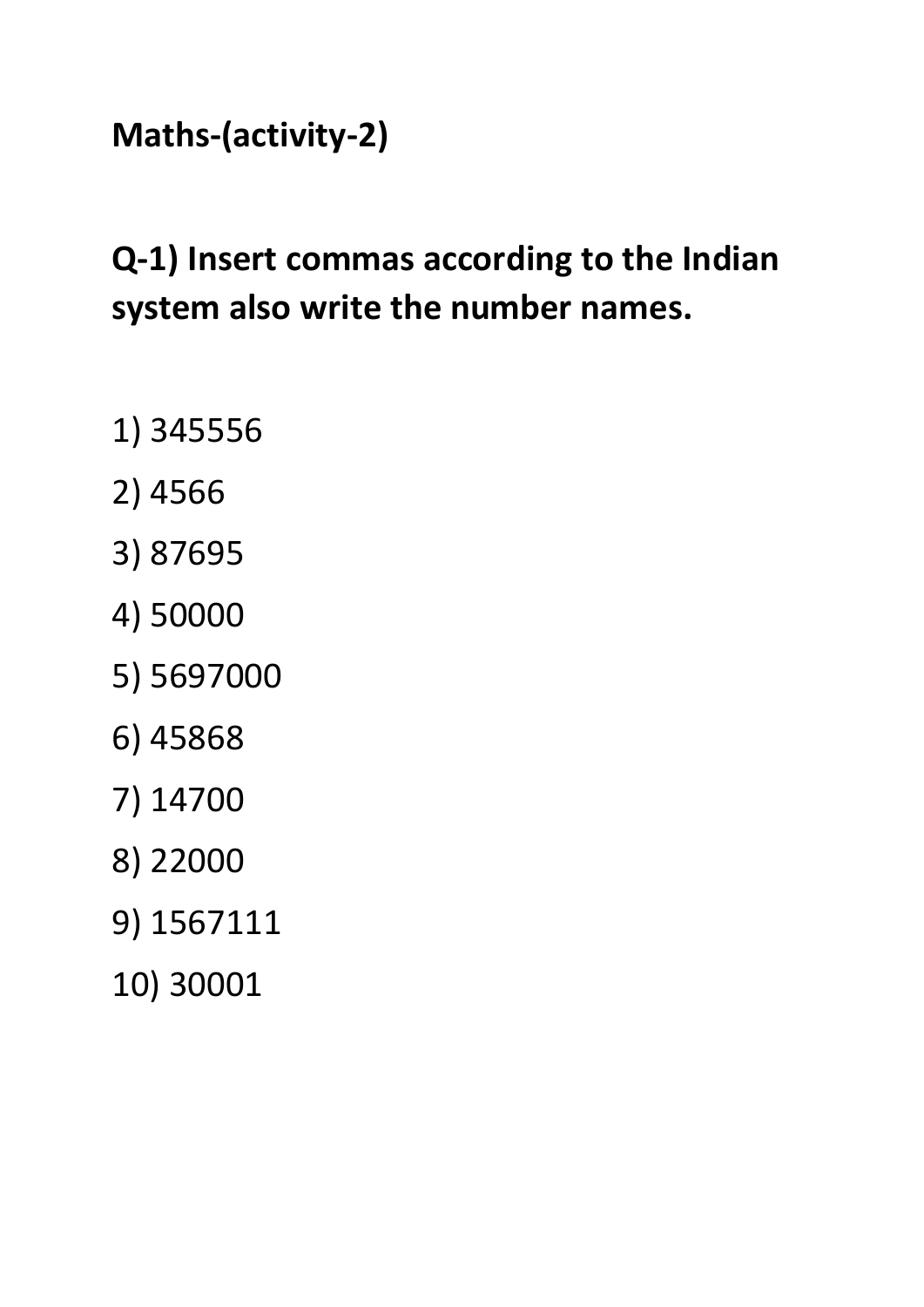## **Q-2) write the numeral for each of the following numbers..**

1) Nine thousand eighteen.

2) Two crore two lakh two thousand two hundred two.

3) Thirty lakh

4) Nine lakh fifty four thousand three hundred sixty two.

5) Eighteen lakh sixty five thousand sixty nine.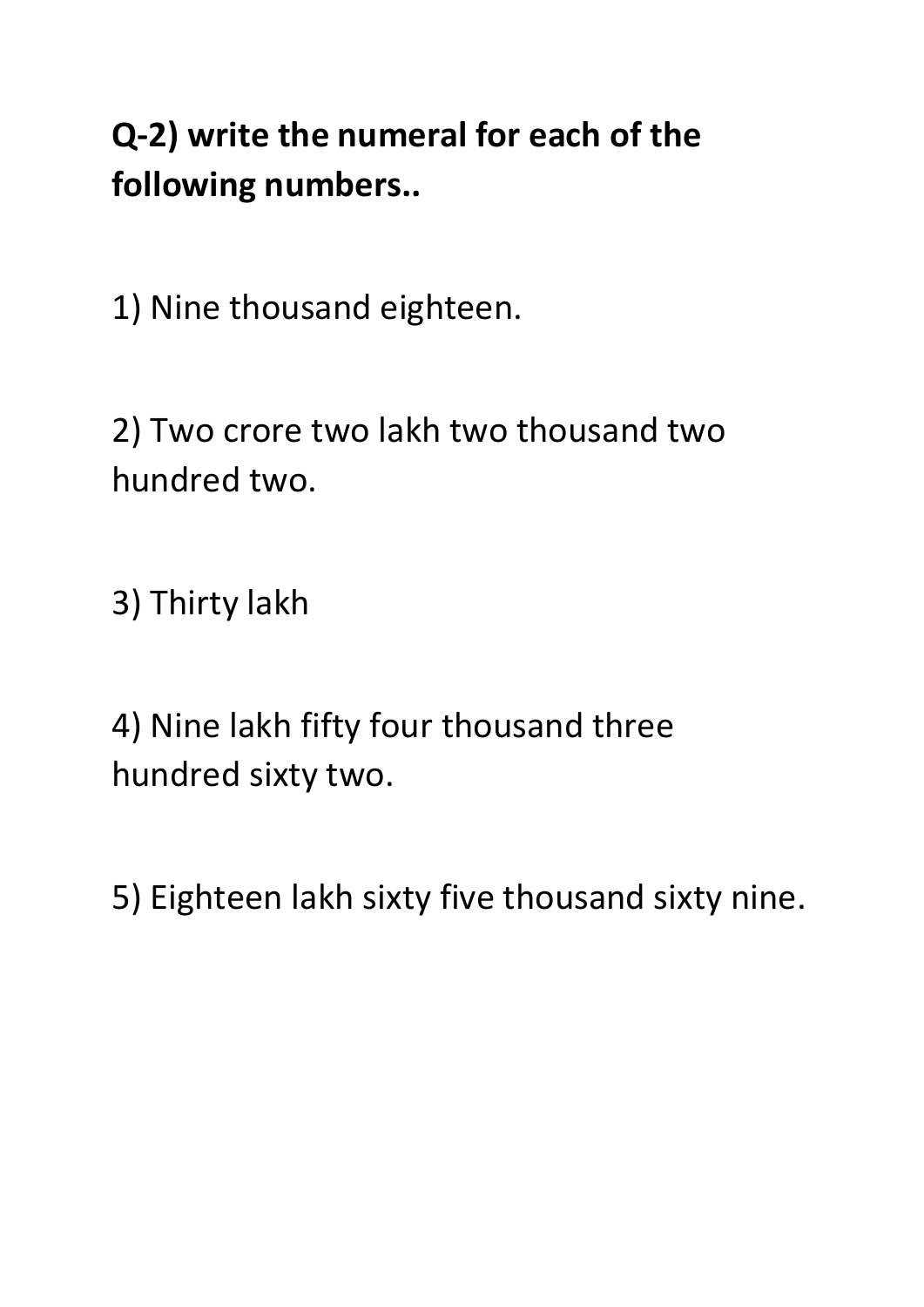**Maths (Activity\_3)**

# **Q-1)State true or false.**

1) The successor of the greatest 3-digit number is a 4+digit number.

Ans:true

2) The predecessor of the smallest 5-digit number is 10000.

Ans:false

3) One million is equal to 100 lakhs Ans: False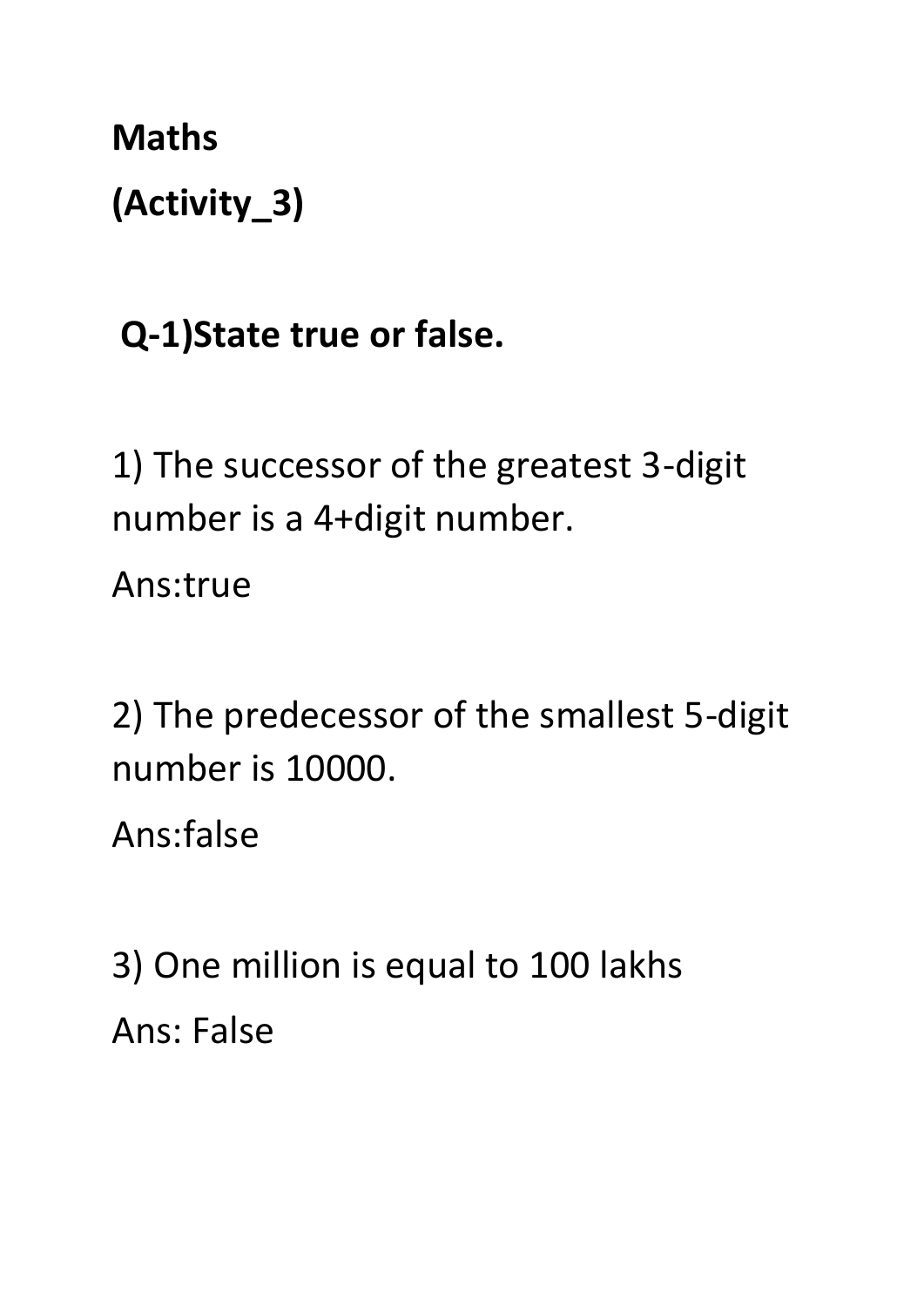4) The difference of two place values of 5 in 69545 is 495.

Ans: True.

Method= 500-5= 495

5) 9663 when rounded off to the nearest hindered is 9700.

Ans: True.

### **Q-2) Fill in the blanks..**

1) The predecessor of 10 is \_\_\_\_\_ number. Ans: 9

2) All whole number except \_\_\_\_\_ has predecessor.

Ans:0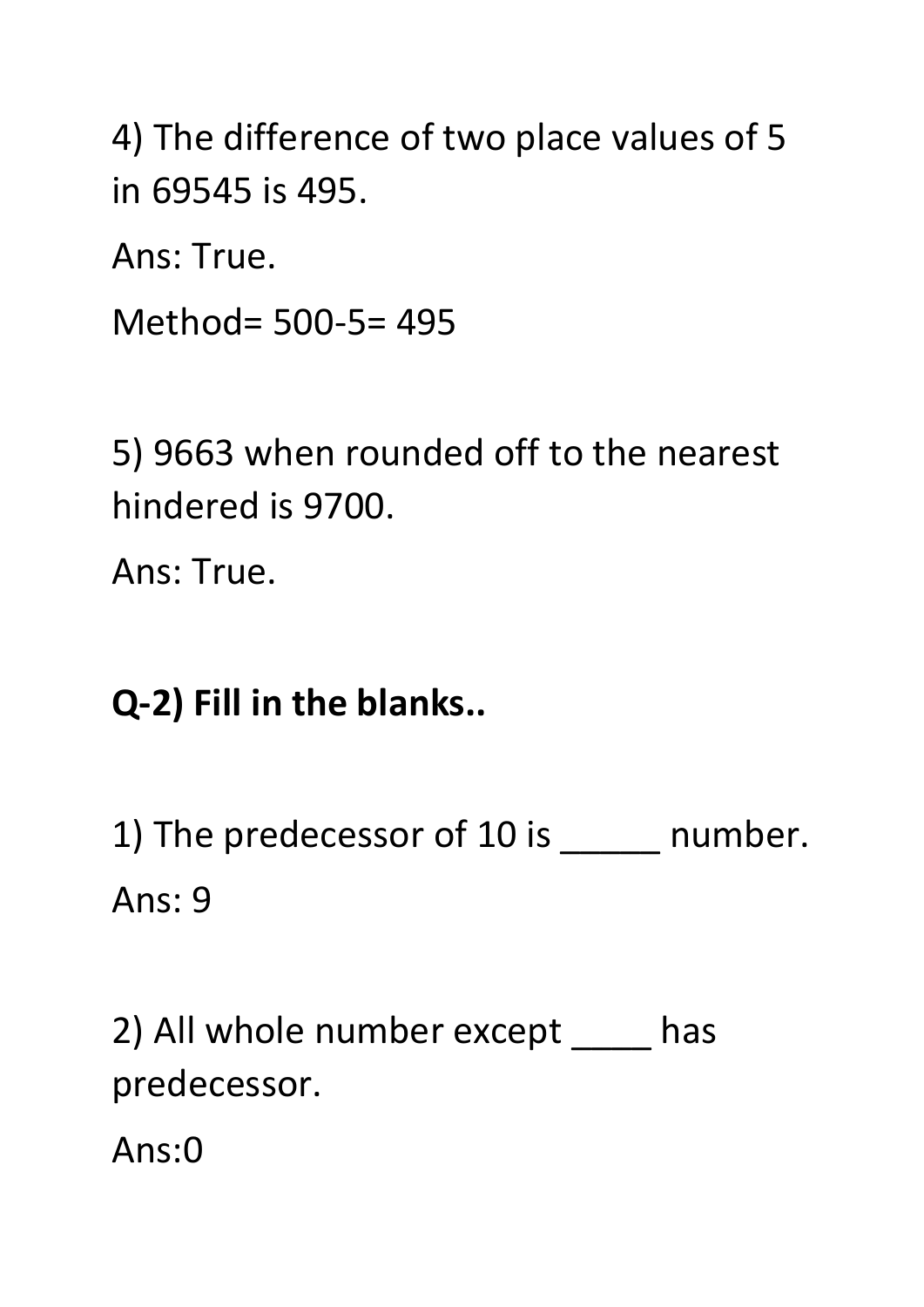3) All natural numbers except \_\_\_ has predecessor.

Ans: 1

4) The natural numbers along with \_\_\_ from the collection of whole numbers.

Ans: Zero

5) Counting numbers are called \_\_\_\_ numbers.

Ans: Natural.

6) If 0 is subtracted from a whole number, then the result is the \_\_\_\_\_ itself. Ans: Number.